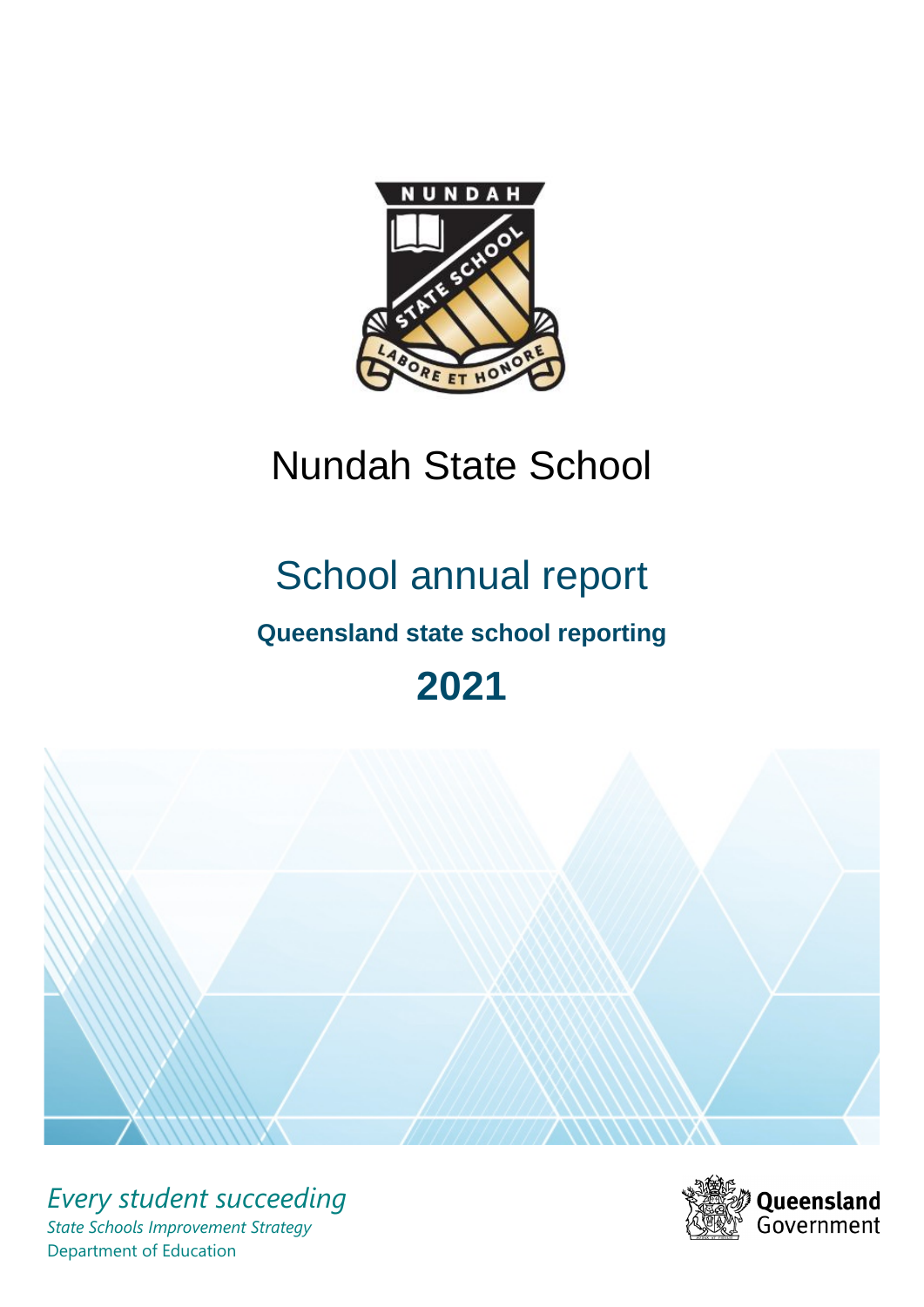**OFFICIAL – Public** Published as information source only. Public information used to create this report may not appear in this format in the public domain Please refer to disclaimer information.

#### **Contact details**

| <b>Postal Address</b> | PO Box 379 Nundah 4012       |
|-----------------------|------------------------------|
| <b>Phone</b>          | $(07)$ 3635 5888             |
| Fax                   | $(07)$ 3635 5800             |
| <b>Email</b>          | principal@nundahss.eq.edu.au |
| Website               | https://nundahss.eq.edu.au   |

#### **Disclaimer**

The materials presented in this report are distributed by the Department of Education (the department) as an information source only.

The information and data in this report is subject to change without notice.<br>The department makes no statements, representations, or warranties about the accuracy or completeness of, and you should not rely on, any informa report.

The department disclaim all responsibility and all liability (including without limitation, liability in negligence) for all expenses, losses, damages and costs you might incur as a result of the information in this report being inaccurate or incomplete in any way, and for any reason.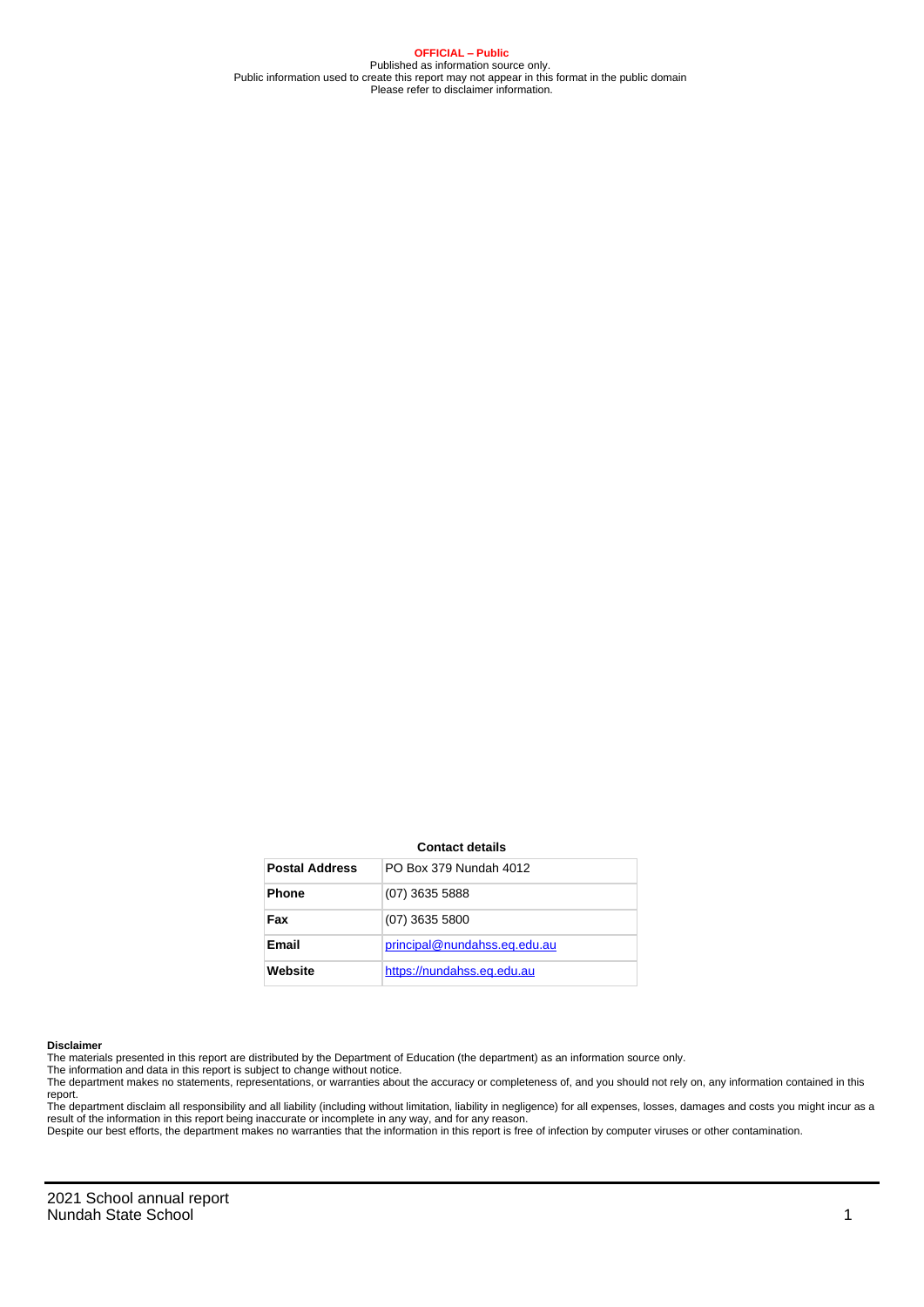| School context                   |                                                                                                                                                                                              |
|----------------------------------|----------------------------------------------------------------------------------------------------------------------------------------------------------------------------------------------|
| Coeducational or single sex      | Coeducational                                                                                                                                                                                |
| <b>Independent Public School</b> | No.                                                                                                                                                                                          |
| Year levels offered in 2021      | Prep Year - Year 6                                                                                                                                                                           |
| Webpages                         | Additional information about Queensland state schools is located on the:<br>My School website<br>Queensland Government data website<br>Queensland Government schools directory website.<br>٠ |

# **Characteristics of the student body**

## **Student enrolments**

### **Table 1: Student enrolments by year level**

|                   |      | <b>February</b> |      |      | <b>August</b> |      |
|-------------------|------|-----------------|------|------|---------------|------|
| Year Level        | 2019 | 2020            | 2021 | 2019 | 2020          | 2021 |
| <b>Prep Year</b>  | 126  | 121             | 94   | 124  | 126           | 93   |
| Year 1            | 107  | 118             | 119  | 109  | 114           | 116  |
| Year <sub>2</sub> | 100  | 107             | 113  | 103  | 111           | 113  |
| Year <sub>3</sub> | 103  | 96              | 108  | 102  | 96            | 107  |
| Year 4            | 109  | 102             | 90   | 106  | 99            | 92   |
| Year 5            | 100  | 100             | 94   | 98   | 102           | 94   |
| Year <sub>6</sub> | 88   | 100             | 98   | 88   | 99            | 99   |
| <b>Total</b>      | 733  | 744             | 716  | 730  | 747           | 714  |

Notes

1. Student counts include headcount of all full- and part-time students at the school.

## **Average class sizes**

### **Table 2: Average class size information for each phase of schooling**

| <b>Year Levels</b> | 2019 | 2020 | 2021 |
|--------------------|------|------|------|
| Prep – Year 3      | 24   | 24   | 23   |
| Year 4 – Year 6    | 24   | דני  | 26   |

Notes

1. Classes are measured against the target of 25 students per teacher in Prep to Year 3 and Years 11 to 12, and target of 28 students per teacher in Years 4 to 10. Where composite classes exist across cohorts (e.g. Year 3/4) the class size targets would be the lower cohort target.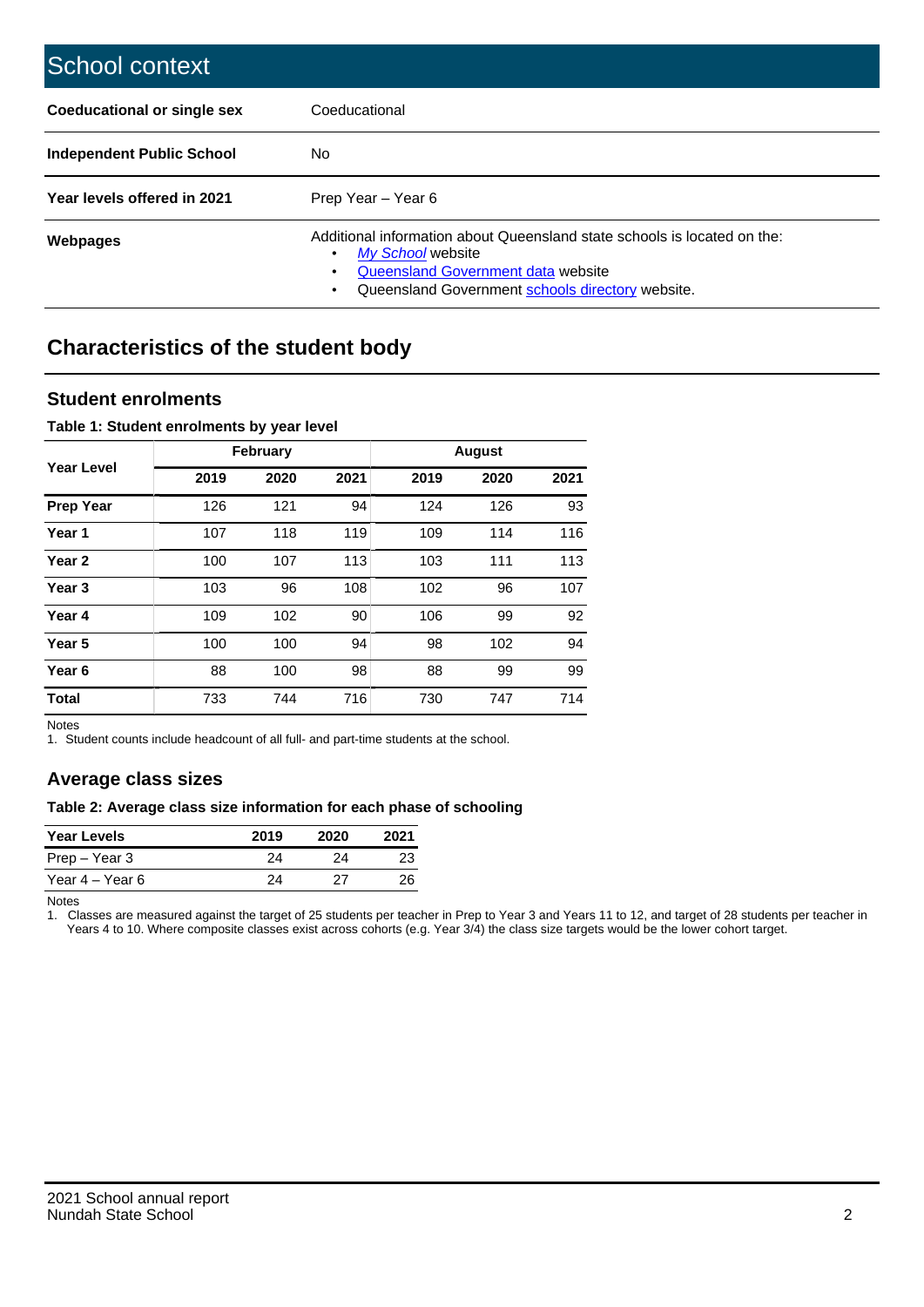## **Respectful relationships education**

To support students' learning, health and wellbeing all state schools are required to implement respectful relationships education through the Prep to Year 10 Australian Curriculum: Health and Physical Education and/or through school pastoral care programs across Prep to Year 12.

## **Parent, student and staff satisfaction**

Tables 3–5 show selected items from the Parent/Caregiver, Student and Staff School Opinion Surveys. In response to the COVID-19 health emergency, the annual school opinion surveys of students, teachers and staff were not administered in 2020. A new time series started in 2021 and data from this collection is not considered directly comparable with earlier collections due to significant methodology changes.

For state level information go to the **[School Opinion Survey](https://qed.qld.gov.au/publications/reports/statistics/schooling/schools/schoolopinionsurvey) webpage**.

#### **Table 3: Parent/Caregiver Survey**

| Percentage of parents/caregivers who agree <sup>1</sup> that:                                               | 2019   | 2020 | 2021  |
|-------------------------------------------------------------------------------------------------------------|--------|------|-------|
| This is a good school.                                                                                      | 95.7%  |      | 98.0% |
| My child likes being at this school. <sup>2</sup>                                                           | 100.0% |      | 94.0% |
| My child feels safe at this school. <sup>2</sup>                                                            | 98.6%  |      | 94.8% |
| My child's learning needs are being met at this school. <sup>2</sup>                                        | 94.4%  |      | 91.8% |
| My child is making good progress at this school. <sup>2</sup>                                               | 95.8%  |      | 95.4% |
| Teachers at this school expect my child to do his or her best. <sup>2</sup>                                 | 98.6%  |      | 97.3% |
| Teachers at this school provide my child with useful feedback about his or her school<br>work. <sup>2</sup> | 93.0%  |      | 92.5% |
| Teachers at this school motivate my child to learn. <sup>2</sup>                                            | 93.1%  |      | 94.0% |
| Teachers at this school treat students fairly. <sup>2</sup>                                                 | 95.7%  |      | 93.5% |
| I can talk to my child's teachers about my concerns. <sup>2</sup>                                           | 97.2%  |      | 94.1% |
| This school works with me to support my child's learning. <sup>2</sup>                                      | 91.3%  |      | 90.1% |
| This school takes parents' opinions seriously. <sup>2</sup>                                                 | 87.1%  |      | 87.2% |
| Student behaviour is well managed at this school. <sup>2</sup>                                              | 94.0%  |      | 89.5% |
| This school looks for ways to improve. <sup>2</sup>                                                         | 98.6%  |      | 95.2% |
| This school is well maintained. <sup>2</sup>                                                                | 98.6%  |      | 98.7% |

Notes

1. Agree represents the percentage of respondents who Somewhat Agree, Agree or Strongly Agree with the statement.

2. Nationally agreed parents/caregiver items.

3. DW = Data withheld to ensure confidentiality.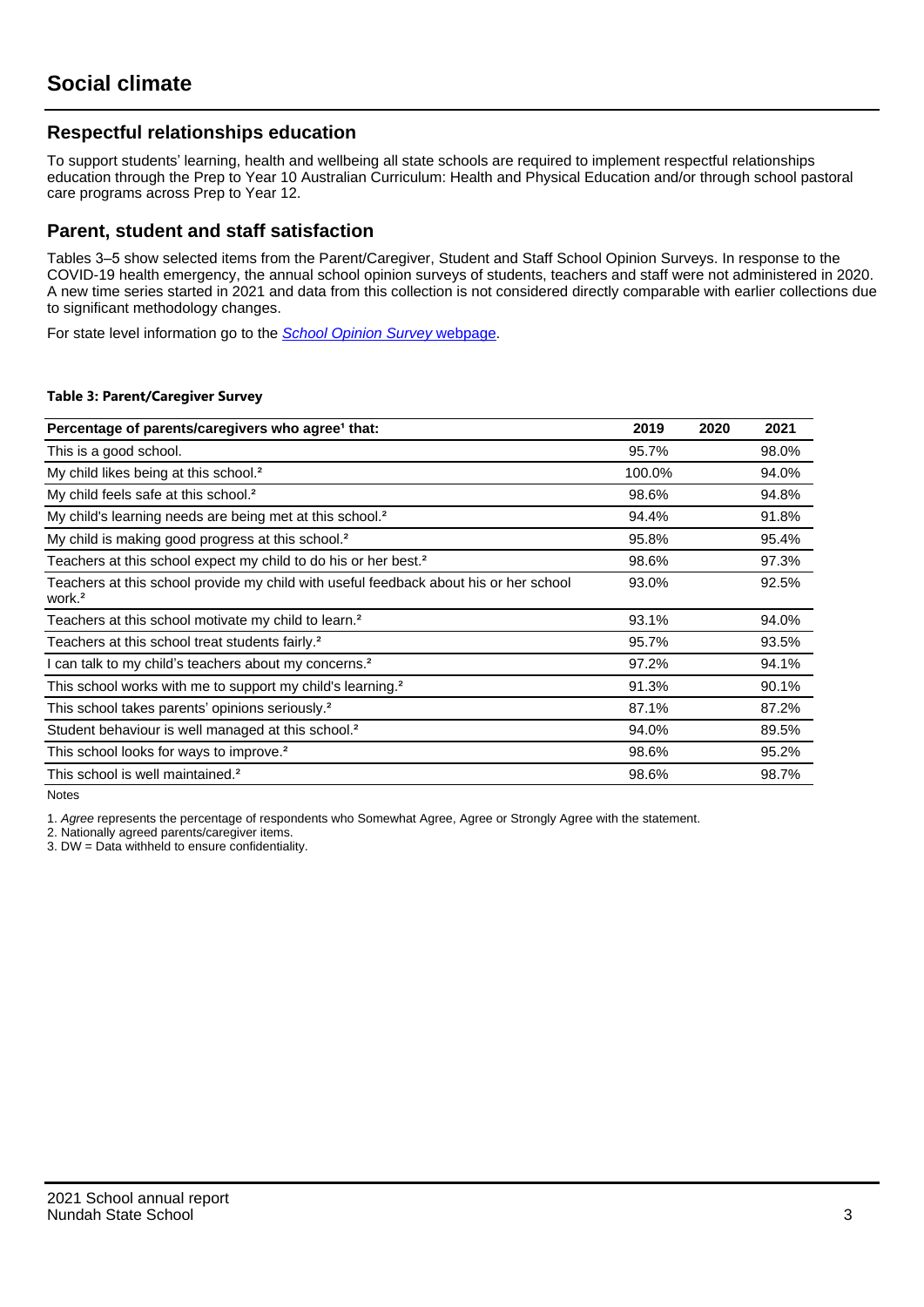#### **Table 4: Student Survey**

| Percentage of students who agree <sup>1</sup> that:                            | 2019   | 2020 | 2021  |
|--------------------------------------------------------------------------------|--------|------|-------|
| I like being at my school. <sup>2</sup>                                        | 92.9%  |      | 91.1% |
| I feel safe at my school. <sup>2</sup>                                         | 92.9%  |      | 94.2% |
| My teachers motivate me to learn. <sup>2</sup>                                 | 98.8%  |      | 93.7% |
| My teachers expect me to do my best. <sup>2</sup>                              | 100.0% |      | 98.1% |
| My teachers provide me with useful feedback about my school work. <sup>2</sup> | 95.3%  |      | 89.2% |
| Teachers at my school treat students fairly. <sup>2</sup>                      | 84.5%  |      | 87.5% |
| I can talk to my teachers about my concerns. <sup>2</sup>                      | 89.2%  |      | 79.5% |
| My school takes students' opinions seriously. <sup>2</sup>                     | 83.7%  |      | 83.9% |
| Student behaviour is well managed at my school. <sup>2</sup>                   | 84.5%  |      | 75.6% |
| My school looks for ways to improve. <sup>2</sup>                              | 95.2%  |      | 93.6% |
| My school is well maintained. <sup>2</sup>                                     | 94.1%  |      | 92.3% |
| My school gives me opportunities to do interesting things. <sup>2</sup>        | 89.5%  |      | 92.4% |

Notes

1. Agree represents the percentage of respondents who Somewhat Agree, Agree or Strongly Agree with the statement.

2. Nationally agreed student items.

3. DW = Data withheld to ensure confidentiality.

#### **Table 5: Staff Survey**

| Percentage of staff who agree <sup>1</sup> that:                                                            | 2019   | 2020 | 2021   |
|-------------------------------------------------------------------------------------------------------------|--------|------|--------|
| I feel confident embedding Aboriginal and Torres Strait Islander perspectives across the<br>learning areas. | 87.5%  |      | 90.7%  |
| I enjoy working at this school. <sup>2</sup>                                                                | 100.0% |      | 96.5%  |
| I feel this school is a safe place in which to work. <sup>2</sup>                                           | 100.0% |      | 96.5%  |
| I receive useful feedback about my work at this school. <sup>2</sup>                                        | 100.0% |      | 96.5%  |
| Students are encouraged to do their best at this school. <sup>2</sup>                                       | 100.0% |      | 100.0% |
| Students are treated fairly at this school. <sup>2</sup>                                                    | 100.0% |      | 96.5%  |
| Student behaviour is well managed at this school. <sup>2</sup>                                              | 94.4%  |      | 75.4%  |
| Staff are well supported at this school. <sup>2</sup>                                                       | 100.0% |      | 96.4%  |
| This school takes staff opinions seriously. <sup>2</sup>                                                    | 100.0% |      | 87.7%  |
| This school looks for ways to improve. <sup>2</sup>                                                         | 100.0% |      | 98.2%  |
| This school is well maintained. <sup>2</sup>                                                                | 100.0% |      | 98.2%  |
| This school gives me opportunities to do interesting things. <sup>2</sup>                                   | 100.0% |      | 98.2%  |

Notes

1. Agree represents the percentage of respondents who Somewhat Agree, Agree or Strongly Agree with the statement.

2. Nationally agreed staff items.

3. DW = Data withheld to ensure confidentiality.

## **Description of how this school manages non-attendance**

Queensland state schools manage non-attendance in line with the Queensland Department of Education procedures: [Managing Student Absences and Enforcing Enrolment and Attendance at State Schools](https://ppr.qed.qld.gov.au/pp/managing-student-absences-and-enforcing-enrolment-and-attendance-at-state-schools-procedure); and [Roll Marking in State Schools,](https://ppr.qed.qld.gov.au/pp/roll-marking-in-state-schools-procedure) which outline processes for managing and recording student attendance and absenteeism.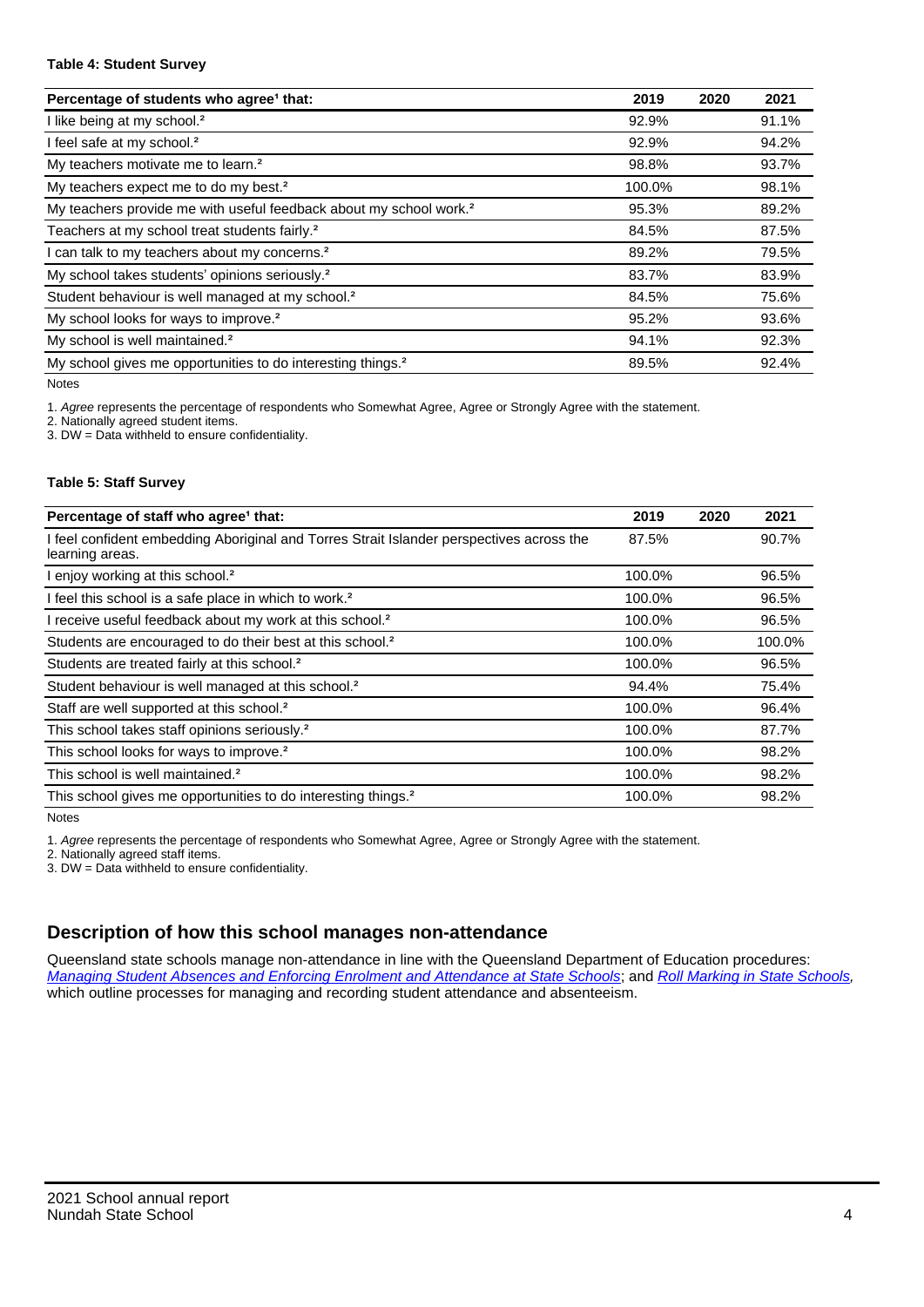## **School disciplinary absences**

#### **Table 6: Count of school disciplinary absences at this school**

| Type of school disciplinary absence | 2019 | 2020 | 2021 |
|-------------------------------------|------|------|------|
| Short suspension                    | 10   | 6    | 9    |
| Long suspension                     |      |      |      |
| Exclusion                           |      |      |      |
| Total                               | 10   | 6    | 9    |

Notes

1. School disciplinary absence (SDA) data is a total of short suspensions (1–10 days), long suspensions (11–20 days), exclusions and cancellations. 2. The number of SDAs is not the number of students who received an SDA as one student may be suspended several times in a school year. Each time a student is suspended it is recorded as an additional SDA. The data does not reflect the outcomes of appeal decisions.

3. 2020 data was impacted by the COVID-19 health emergency. There were significantly fewer SDAs during the home-based learning period (the first five weeks of Term 2) compared to other years.

# **School funding**

## **School income broken down by funding source**

School income, reported by financial year accounting cycle using standardised national methodologies and broken down by funding source is available via the  $My$  School website.

### **How to access our income details**

- 1. Click on the My School link <http://www.myschool.edu.au/>.
- 2. Enter the school name or suburb of the school you wish to search.

| Search by school name or suburb | <b>School sector</b> | $\sim$ ochool type | <b>State</b> |  |  |
|---------------------------------|----------------------|--------------------|--------------|--|--|
|                                 |                      |                    |              |  |  |

3. Click on View School Profile to access the school's profile.



4. Click on Finances and select the appropriate year to view school financial information.

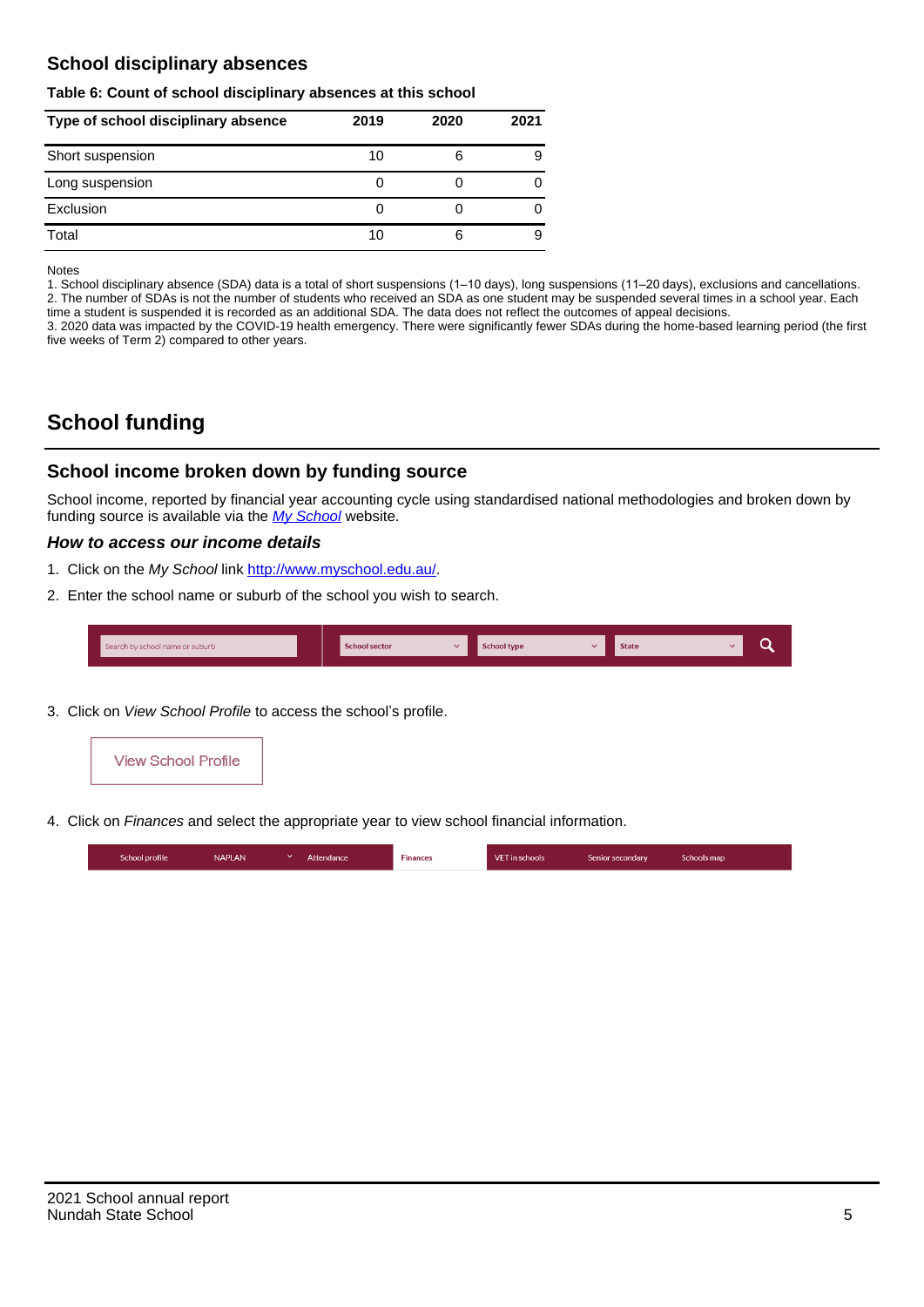## **Teacher standards and qualifications**

The Teacher registration eligibility requirements: Policy (p.1) states:

To be eligible for registration, a person must satisfy the Queensland College of Teachers (QCT) that they meet requirements regarding qualification and experience, or have otherwise met the requirements of the Australian Professional Standards for Teachers (APST). A person must also satisfy the QCT that they are suitable to teach and meet English language proficiency requirements. All these requirements are specified in the Act and the Education (Queensland College of Teachers) Regulation 2005 (the Regulation).

The qualifications required for teacher registration are successful completion of either -

- (a) a four-year initial teacher education program including teacher education studies of at least one year (e.g. a Bachelor of Education, or a double Bachelor degree in Science and Teaching) or
- (b) a one-year graduate initial teacher education program following a degree (e.g. a one-year Graduate Diploma of Education (Secondary) after a three-year Bachelor degree) or
- (c) another course of teacher education that the QCT is reasonably satisfied is the equivalent of (a) or (b). These are considered on a case-by-case basis.

For more information, please refer to the following link:

• <https://www.qct.edu.au/registration/qualifications>

# **Workforce composition**

## **Staff composition, including Indigenous staff**

**Table 7: Workforce composition for this school**

|                    | <b>Teaching staff</b> |      |      | Non-teaching staff |      |      | <b>Indigenous staff</b> |      |      |
|--------------------|-----------------------|------|------|--------------------|------|------|-------------------------|------|------|
| <b>Description</b> | 2019                  | 2020 | 2021 | 2019               | 2020 | 2021 | 2019                    | 2020 | 2021 |
| Headcount          | 50                    | 54   | 54   |                    | 28   | 29   | <5                      | ה>   |      |
| <b>FTF</b>         | 46                    | 47   | 47   | 16                 |      |      | <5                      |      |      |

Notes

1. Teaching staff includes school leaders.

2. Indigenous refers to Aboriginal and Torres Strait Islander people of Australia.

3. FTE = full-time equivalent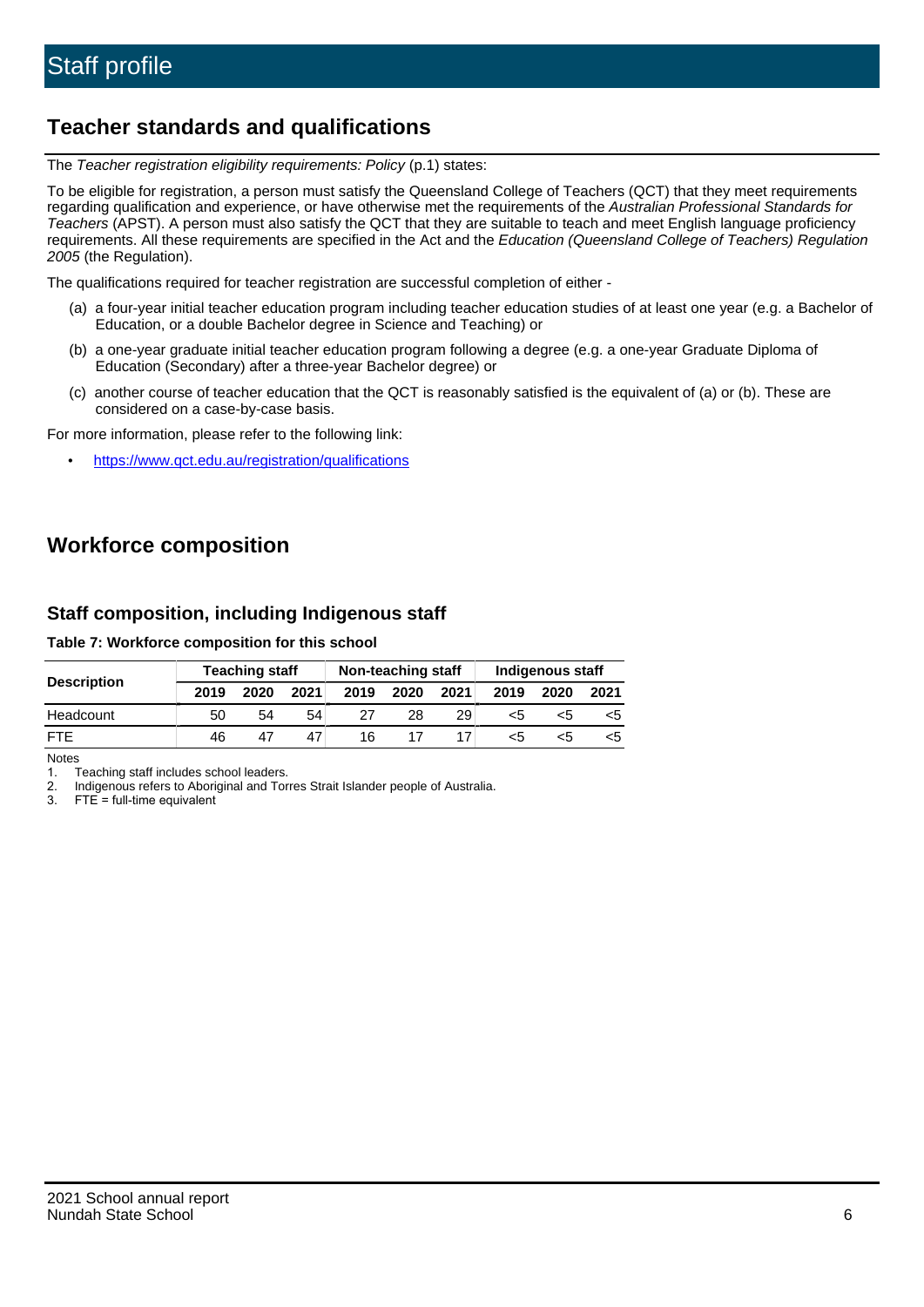# **Key student outcomes**

## **Student attendance**

Tables 8–9 show attendance rates at this school as percentages. In 2020, the COVID-19 health emergency affected student attendance in Queensland Government schools. Comparisons between 2020 and other years' attendance data should not be made.

#### **Table 8: Overall student attendance at this school**

| <b>Description</b>                                  | 2019 | 2020 | 2021 |
|-----------------------------------------------------|------|------|------|
| Overall attendance rate for students at this school | 94%  | 92%  | 93%  |

Notes

1. The attendance rate is the full- and part-time days attended as a percentage of enrolled school days.

2. Full-time students only.

#### **Table 9: Student attendance rates for each year level at this school**

| <b>Year Level</b> | 2019 | 2020 | 2021 |
|-------------------|------|------|------|
| Prep Year         | 93%  | 91%  | 93%  |
| Year <sub>1</sub> | 94%  | 91%  | 90%  |
| Year 2            | 94%  | 92%  | 93%  |
| Year 3            | 95%  | 92%  | 94%  |
| Year 4            | 94%  | 92%  | 93%  |
| Year 5            | 95%  | 94%  | 94%  |
| Year <sub>6</sub> | 94%  | 92%  | 93%  |

Notes

1. The attendance rate is the full- and part-time days attended as a percentage of enrolled school days.

2. Full-time students only.

3. DW = Data withheld to ensure confidentiality